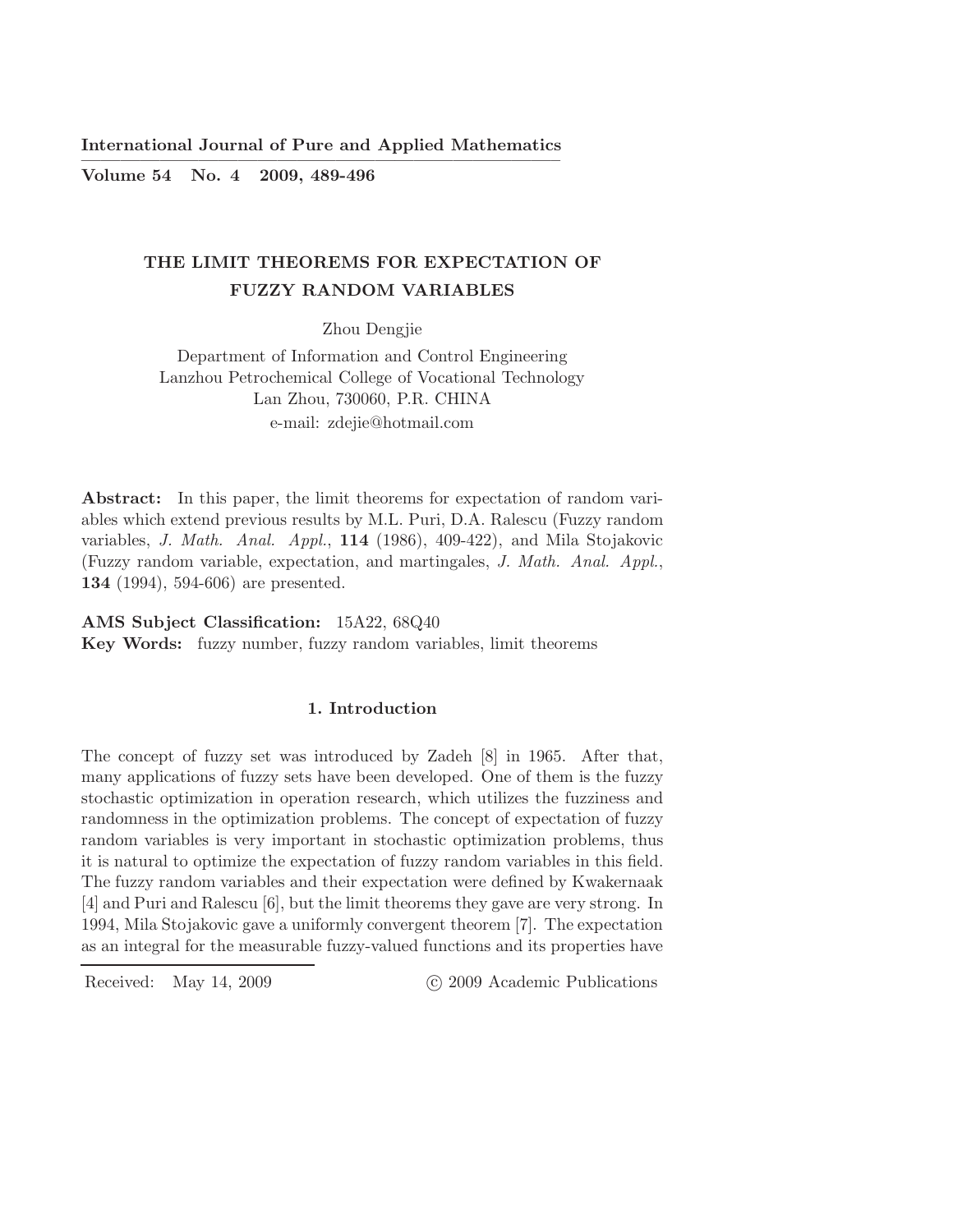been defined and discussed by R. Goetschel and W. Voxman [2], O. Kaleva [3]. In this paper, we shall give a convergent theorem, which is an extension of  $[6]$ ,  $[7]$ . At first, we recall the definitions of fuzzy random variables and its expectation. Next, we present and discuss the concept of absolute continuity of fuzzy random variables. Finally, we give several limit theorems for random variables.

### 2. Preliminaries

In this section, we describe some basic concepts of fuzzy numbers  $[1]$ ,  $[6]$ ,  $[7]$ . Let R denote the real line. A fuzzy number is a fuzzy set  $\tilde{u}: R \to [0,1]$  with the following properties:

- (1)  $\tilde{u}$  is normal, i.e., there exists  $x \in R$  such that  $\tilde{u}(x) = 1$ .
- (2)  $\tilde{u}$  is upper semicontinuous.
- (3) supp  $\widetilde{u} = cl\{x \in R : \widetilde{u}(x) > 0\}$  is compact.

(4)  $\tilde{u}$  is a convex fuzzy set, i.e.,  $\tilde{u}(\lambda x + (1 - \lambda)y) \ge \min(\tilde{u}(x), \tilde{u}(y))$  for  $x, y \in R$  and  $\lambda \in [0, 1].$ 

Let  $F(R)$  be the family of all fuzzy numbers. By the results of [1] and [6], for a fuzzy set  $\tilde{u}$ , if we define

$$
u_{\alpha} = \begin{cases} \{x : \widetilde{u}(x) \ge \alpha\}, & 0 < \alpha \le 1, \\ \text{support } \widetilde{u}, & \alpha = 0, \end{cases}
$$

then  $\widetilde{u}$  is completely determined by the intervals  $u_{\alpha} = [u_{\alpha}^-, u_{\alpha}^+]$ . Suppose now that  $\widetilde{u}, \widetilde{v} \in F(R)$  are fuzzy numbers represented by  $\{[u_\alpha^-, u_\alpha^+] : 0 \le \alpha \le 1\}$  and  $\{[v_\alpha^-,v_\alpha^+]:0\leq\alpha\leq 1\},$  respectively, and define  $[1,\,2]$ 

$$
(\widetilde{u} + \widetilde{v})(z) = \sup_{x+y=z} \min(\widetilde{u}(x), \widetilde{v}(x)),
$$

$$
(\lambda \widetilde{u})(z) = \begin{cases} \widetilde{u}(\frac{z}{\lambda}), & \lambda \neq 0, \\ 0, & \lambda = 0, \end{cases}
$$

where  $\tilde{0} = \chi_{(0)}(x)$  is the indicator function of  $\{0\}$ , then

$$
\widetilde{u} + \widetilde{v} = \{ [u_{\alpha}^- + v_{\alpha}^-, u_{\alpha}^+ + v_{\alpha}^+] : 0 \le \alpha \le 1 \},
$$
  

$$
\lambda \widetilde{u} = \begin{cases} \{ (\lambda u_{\alpha}^-, \lambda v_{\alpha}^+) : 0 \le \alpha \le 1 \}, & \lambda \ge 0, \\ \{ (\lambda u_{\alpha}^+, \lambda v_{\alpha}^-) : 0 \le \alpha \le 1 \}, & \lambda < 0. \end{cases}
$$

Now, we define a metric on  $F(R)$  by

$$
D(\widetilde{u}, \widetilde{v}) = \sup_{\alpha \in [0,1]} d(u_{\alpha}, v_{\alpha}) = \sup_{\alpha \in [0,1]} \max\{|u_{\alpha}^- - v_{\alpha}^-|, |u_{\alpha}^+ - v_{\alpha}^+|\}.
$$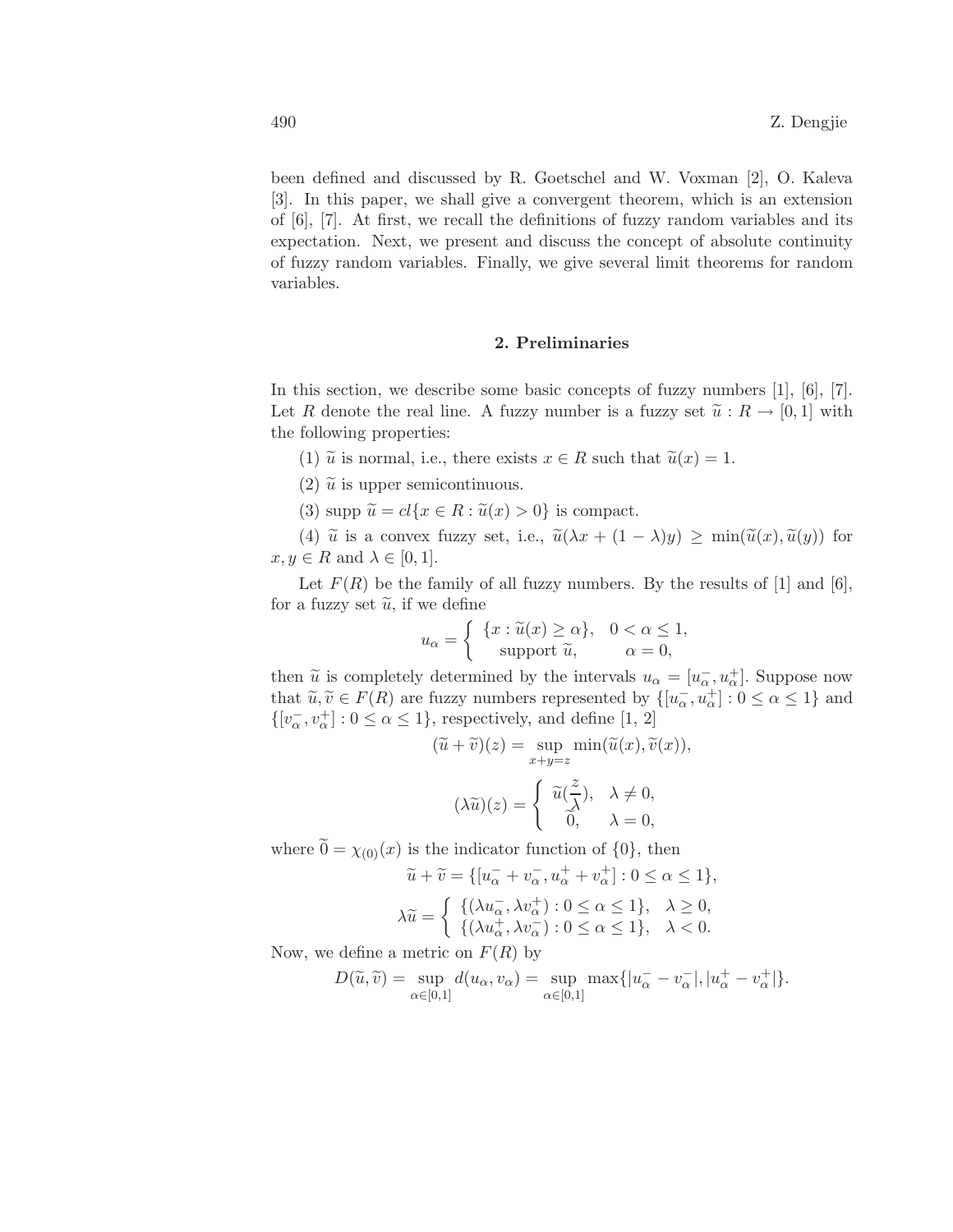Then, it is well known that  $(F(R), D)$  is a metric space, and

- (1)  $D(\widetilde{u} + \widetilde{w}, \widetilde{v} + \widetilde{w}) = D(\widetilde{u}, \widetilde{v});$
- (2)  $D(k\tilde{u}, k\tilde{v}) = |k|D(\tilde{u}, \tilde{v}).$

### 3. Fuzzy Random Variables

Throughout this paper,  $(\Omega, A, P)$  denotes a complete probability space. If  $\widetilde{X}$ :  $\Omega \to F(R)$  is a fuzzy number-valued function and B is a subset of R, then  $\widetilde{X}^{-1}(B)$  denotes the fuzzy subset of  $\Omega$  defined by

$$
\widetilde{X}^{-1}(B)(w) = \sup_{x \in B} \widetilde{X}(w)(x)
$$

for every  $x \in \Omega$ . The fuzzy-number-valued function  $\widetilde{X}: \Omega \to F(R)$  is said to be a fuzzy random variable if for every closed subset  $B$  of  $R$ , the fuzzy subset  $\widetilde{X}^{-1}(B)$  is measurable when considered as a function from  $\Omega$  to [0,1] (cf. [6]), i.e., if we denote  $\tilde{X}(w) = \{(X_\alpha^-(w), X_\alpha^+(w)) : 0 \le \alpha \le 1\}$ , then  $\tilde{X}: \Omega \to F(R)$ is a fuzzy random variable if and only if for  $\alpha \in [0,1], X_{\alpha}^{-}, X_{\alpha}^{+}$  are random variable in the classical sense (cf. [6]).

**Definition 3.1.** (see Puri and Ralescu [6]) Let  $\tilde{X}(w)$  be an integrably and bounded fuzzy random variable, i.e., there exists an  $(L)$  integrable function  $h$ such that  $|\dot{x}| \leq h(w)$  for all  $\dot{x} \in X_\alpha(w)$ .  $\dot{X}(w)$  is said to be integrable on [a, b] if the set

$$
\left(\int_{a}^{b} X(w)dw\right)_{\alpha} = \left\{ (L) \int_{a}^{b} f(w)dw : f(w) \text{ is a measurable selection for } X_a(w) \right\}
$$

for all  $\alpha \in [0,1]$ , determine a fuzzy number. We define  $E(\tilde{X}) = \int_a^b X(w)dw$  as the expectation of  $\widetilde{X}$  on [a, b].

By the result of [6, 7],  $\widetilde{X}(w)$  is integrable on [a, b] if and only if for every  $\alpha \in [0, 1], X_{\alpha}^-, X_{\alpha}^+$  are Lebesgue integrable on [a, b], and

$$
E\widetilde{X} = \{ (\int X_{\alpha}^- d\mu, \int X_{\alpha}^+ d\mu) : 0 \le \alpha \le 1 \}.
$$

Note that this definition is exactly the same as Yun Kyong Kim and Byung Moon Ghil [5] and applied by Kaleva [3].

**Lemma 3.1.** (see Kaleva [3]) Let  $\widetilde{X}(x), \widetilde{X}(y) : [a, b] \rightarrow [a, b]$  be integrable and  $\lambda \in R$ . *Then:* 

- (1)  $\int (\widetilde{X}(w) + \widetilde{Y}(w))dw = \int \widetilde{X}(w)dw + \int \widetilde{Y}(w)dw;$
- (2)  $\int \lambda \widetilde{X}(w)dw \leq \lambda \int X(w)dw;$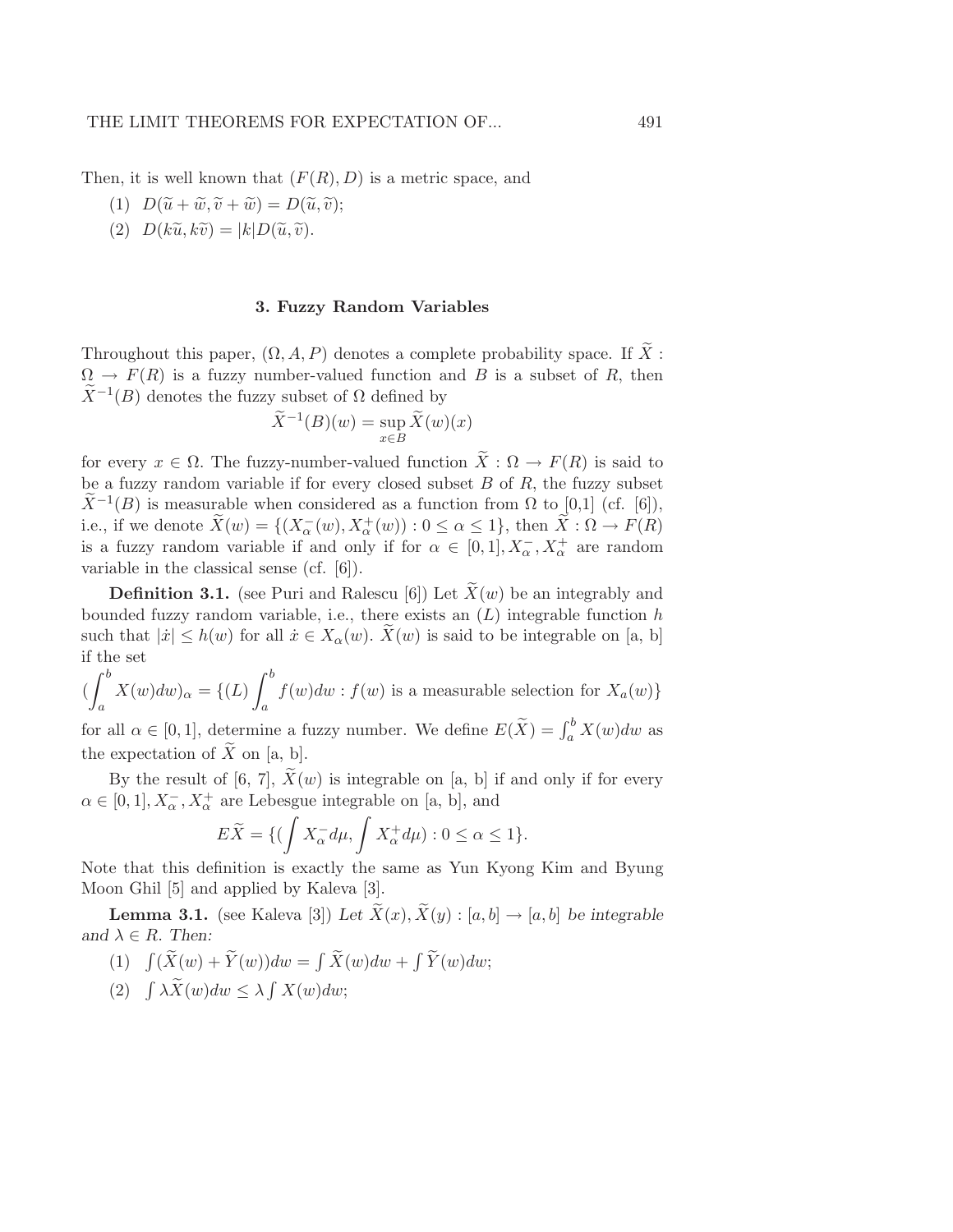(3)  $D(\widetilde{X}, \widetilde{Y})$  *is (L) integrable:* (4)  $D(\int \widetilde{X}(w)dw, \int \widetilde{Y}(w)dw) \leq (L) \int D(\widetilde{X}(w), \widetilde{Y}(w))dw.$ 

#### 4. The Limit Theorems of Expectations

In this section, we discuss the problems of convergence for the expectation of fuzzy random variables.  $\lim_{n\to\infty} \tilde{X}_n(w) = \tilde{X}(w)$  for  $\tilde{X}_n(w), X(w) : [a, b] \to$  $F(R)$ ,  $n = 1, 2, 3, \cdots$  means that for any  $\varepsilon > 0$ , there exists a N such that for any  $n > N$ , we have

$$
D(X_n(w), X(w)) < \varepsilon.
$$

**Definition 4.1.** A fuzzy random variable  $\widetilde{X} : [a, b] \to F(R)$  is said to be absolutely continuous on [a, b] if for any  $\varepsilon > 0$ , there exists a  $\eta > 0$  such that for any finite or infinite sequences of non-overlapping intervals  $\{[a_i, b_i]\}$  satisfying  $\sum (b_i - a_i) < \eta$ , we have

$$
\sum D(\widetilde{X}(b_i), \widetilde{X}(a_i)) < \varepsilon.
$$

**Theorem 4.1.** *A fuzzy random variable*  $\widetilde{X}$  : [a, b]  $\rightarrow$  F(R) is absolutely *continuous on [a, b] if and only if for any*  $X_{\alpha}^{-}$ ,  $X_{\alpha}^{+}$  are absolutely continuous *on* [a, b] *uniformly for*  $\alpha \in [0, 1]$ , *i.e.*, *for* any  $\varepsilon > 0$ , *there exists* a  $\eta > 0$  *such* that for any finite or infinite sequences of non-overlapping intervals  $\{[a_i, b_i]\}$ *satisfying*  $\sum (b_i - a_i) < \eta$ , *for any*  $\alpha \in [0, 1]$ , *we have* 

$$
\sum |X_{\alpha}^{-}(b_i) - X_{\alpha}^{-}(a_i)| < \varepsilon, \qquad \sum |X_{\alpha}^{+}(b_i) - X_{\alpha}^{+}(a_i)| < \varepsilon.
$$

This theorem is completely proved by the following inequality:

$$
\max \{ \sum |X_{\alpha}^{-}(b_{i}) - X_{\alpha}^{-}(a_{i})|, \sum |X_{\alpha}^{+}(b_{i}) - X_{\alpha}^{+}(a_{i})| \} \leq \sum D(\widetilde{X}(b_{i}), \widetilde{X}(a_{i}))
$$
  
\n
$$
= \sup_{\alpha \in [0,1]} \max \{ |X_{\alpha}^{-}(b_{i}) - X_{\alpha}^{-}(a_{i})|, |X_{\alpha}^{+}(b_{i}) - X_{\alpha}^{+}(a_{i})| \}
$$
  
\n
$$
\leq \sup_{\alpha \in [0,1]} \max \{ |X_{\alpha}^{-}(b_{i}) - X_{\alpha}^{-}(a_{i})|, |X_{\alpha}^{+}(b_{i}) - X_{\alpha}^{+}(a_{i})| \}.
$$

**Theorem 4.2.** Let  $\widetilde{X}_n : [a, b] \to F(R), n = 1, 2, 3, \cdots$  be a sequence of *fuzzy random variables and*  $E(\tilde{X}_n)$  *the expectation of*  $E(\tilde{X}_n)$ *. If the following conditions are satisfied:*

- (1)  $\lim_{n\to\infty} \widetilde{X}_n(w) = \widetilde{X}(w)$  *a.e on* [*a*, *b*],
- (2)  $E(\widetilde{X}_n)$  *is absolutely continuous uniformly on* [a, b], *i.e.*, there  $\eta > 0$  *is*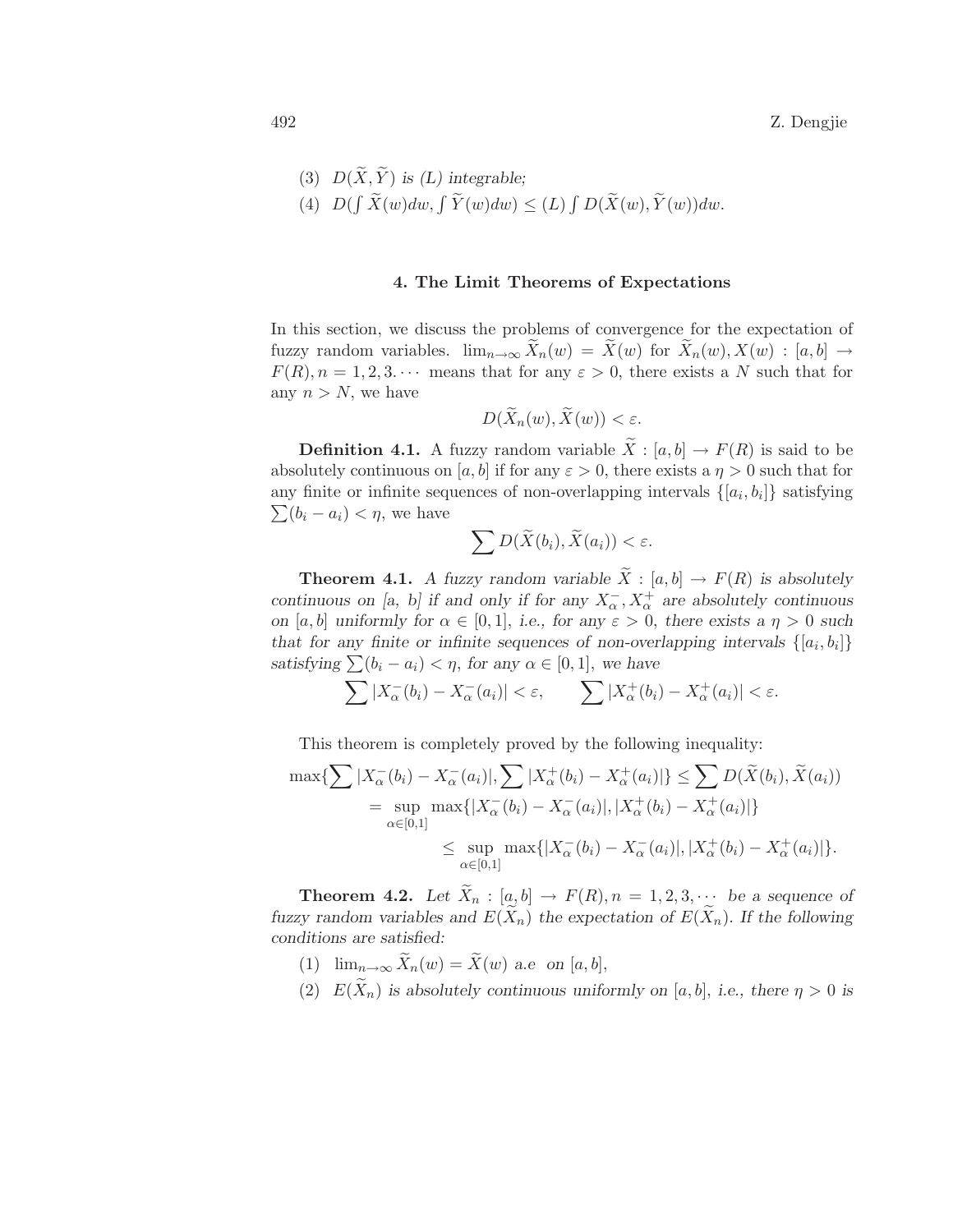*independently for*  $n = 1, 2, 3, \cdots$ .

Then,  $\widetilde{X}$  *is integrable, and furthermore* 

$$
E(\widetilde{X}) = \lim_{n \to \infty} E(\widetilde{X}_n).
$$

*Proof.* By using Vitali uniformly integrable convergence theorem, according to Definition 3.1,  $\bar{X}(w)$  is integrable on [a, b]. We can show that  $E(\bar{X})$  is absolutely continuous on [a, b]. In fact, let  $\varepsilon > 0$  be fixed, by Lemma 3.1, we know that  $D(X(w), 0)$  is Lebesgue integrable on [a, b], and

$$
D(\int_{[a,b]} \widetilde{X}(w)dw, \int_{[a,b]} \widetilde{0}dw) \le (L)\int_{[a,b]} D(\widetilde{X}(w),0)dw.
$$

Because  $H(w) = (L) \int_a^w D(\tilde{X}(t), 0) dt$ , as a primitive of  $D(\tilde{X}(w), 0)$  is absolutely continuous on [a, b], then there exists a  $\eta > 0$  such that for any finite or infinite sequences of non-overlapping intervals  $\{[a_i, b_i]\}$  satisfying  $\sum (b_i - a_i) < \eta$ , we have

$$
\sum_i |H(b_i) - H(a_i)| < \varepsilon.
$$

On the other hand,

$$
\sum D(E(\widetilde{X}(b_i)), E(\widetilde{X}(a_i))) = \sum D(\int_{a_i}^{b_i} \widetilde{X}(w)dw, \widetilde{0})
$$
  

$$
\leq \sum (L) \int_{a_i}^{b_i} D(\widetilde{X}(w), \widetilde{0})dw = \sum |H(b_i) - H(a_i)| < \varepsilon.
$$

It follows that  $E(\widetilde{X})$  is absolutely continuous on [a, b]. Note now that Lemma 3.1, then  $D(X_n(w), X(w))$  is measurable on [a, b]. Also,

$$
\lim_{n \to \infty} \widetilde{X}_n(w) = \widetilde{X}(w) \text{ a.e } \text{ on } [a, b],
$$

by using Egorof Theorem, for above  $\eta > 0$ , there exists an open set  $G =$  $\bigcup_i (a_i, b_i) \subset [a, b]$  satisfying  $\sum (b_i - a_i) < \eta, D(\widetilde{X}_n(w), \widetilde{X}(w))$  is convergent to 0 uniformly for  $w \in [a, b] \setminus G$ . That is, there exists a N such that for any  $n > N$ , and any  $w \in [a, b] \setminus G$ , we have

$$
D(\widetilde{X}_n(w), \widetilde{X}(w)) < \varepsilon.
$$

It follows that

$$
D(E(\widetilde{X}_n(w)), E(\widetilde{X}(w))) = D(\int_a^b \widetilde{X}_n(w)dw, \int_a^b \widetilde{X}(w)dw)
$$
  
= 
$$
D(\int_{[a,b]\backslash G} \widetilde{X}_n(w)dw, \int_{[a,b]\backslash G} \widetilde{X}(w)dw) + D(\int_G \widetilde{X}_n(w)dw, \int_G \widetilde{X}(w)dw)
$$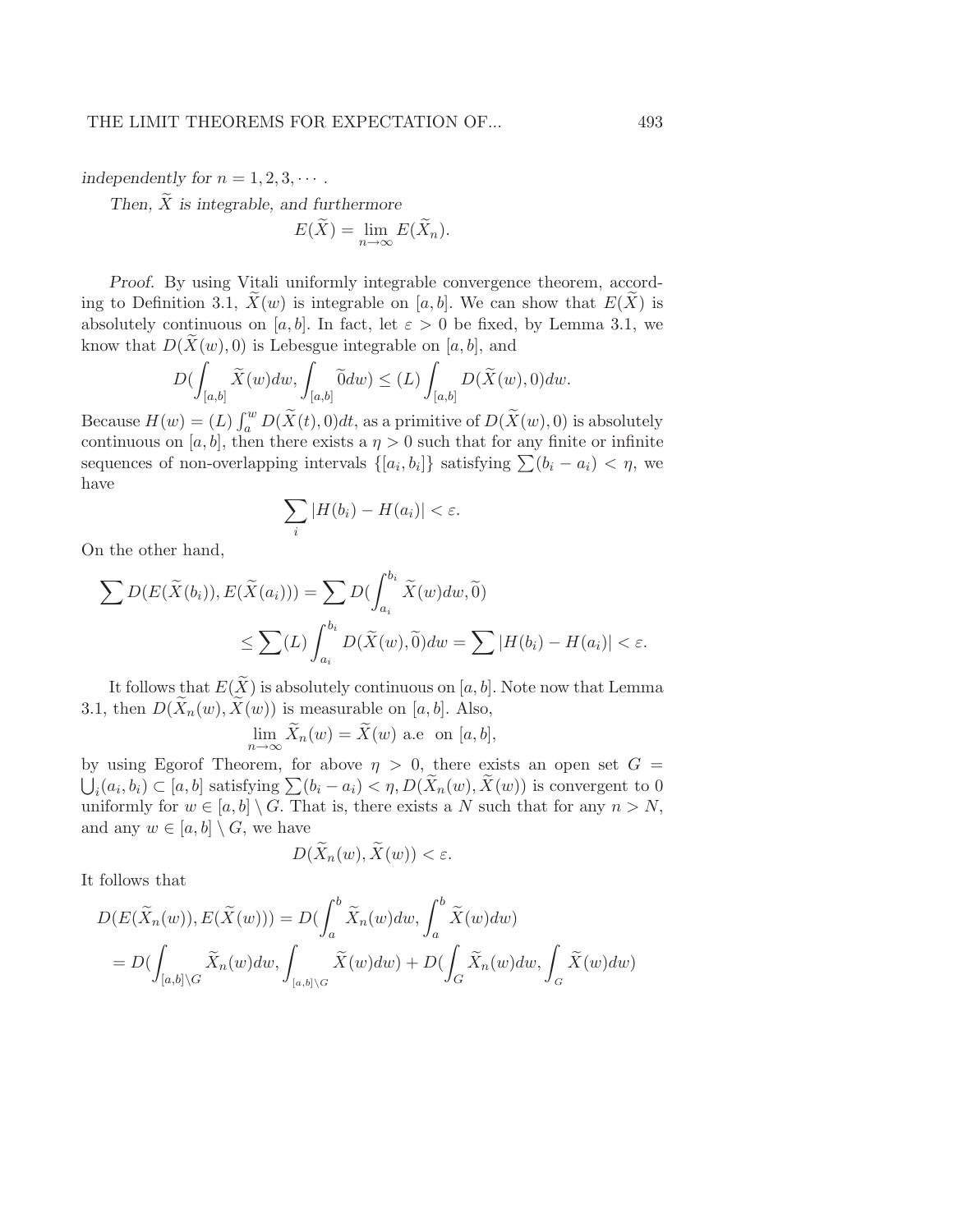494 Z. Dengjie

$$
\leq (L) \int_{a}^{b} D(\widetilde{X}_{n}(w), \widetilde{X}(w)) + D(\int_{G} \widetilde{X}_{n}(w)dw, \widetilde{0}) + D(\int_{G} \widetilde{X}(w)dw, \widetilde{0})
$$
  
\n
$$
\leq (L) \int_{[a,b] \backslash G} D(\widetilde{X}_{n}(w), \widetilde{X}(w))dw + \sum D(\int_{[a_{i},b_{i}]} \widetilde{X}_{n}(w)dw, \widetilde{0})
$$
  
\n
$$
+ \sum D(\int_{[a_{i},b_{i}]} \widetilde{X}(w)dw, \widetilde{0})
$$
  
\n
$$
< \varepsilon + \sum D(E(\widetilde{X}_{n}(b_{i})), E(\widetilde{X}_{n}(a_{i}))) + \sum D(E(\widetilde{X}(b_{i})), E(\widetilde{X}(a_{i}))) < 3\varepsilon.
$$
  
\nwe  $E(\widetilde{X}) = \lim_{n \to \infty} E(\widetilde{X}_{n}).$  The proof is completed.

Hence  $E(X) = \lim_{n \to \infty} E(X_n)$ . The proof is completed.

Corollary 4.1. (see Puri and Ralescu [6], Yun Kyong Kim and Byung Moon Ghil [5]) *Let*

$$
\tilde{X}_n : [a, b] \to F(R), n = 1, 2, 3, \cdots,
$$

*be a sequence of fuzzy random variables and*  $E(\tilde{X}_n)$  *the expectation of*  $\tilde{X}_n$ *. If the following conditions are satisfied:*

- (1)  $\lim_{n\to\infty} \widetilde{X}_n(w) = \widetilde{X}(w)$  *a.e on* [*a*, *b*],
- (2) there exists an  $(L)$  integrable function  $h(x)$  such that for any n, we have  $\|\widetilde{X}(w)\| = D(\widetilde{X}_n(w), 0) \leq h(w).$

*Then,*  $\widetilde{X}$  *is integrable, and furthermore* 

$$
E(\widetilde{X}) = \lim_{n \to \infty} E(\widetilde{X}_n).
$$

**Corollary 4.2.** (see Mila Stojakovic [7]) Let  $\widetilde{X}_n$  : [a, b]  $\rightarrow$   $F(R), n =$  $1, 2, 3, \dots$ , *be a sequence of fuzzy random variables and the expectation of . If*  $\lim_{n\to\infty} X_n(w) = X(w)$  *uniformly on* [a, b],

Then,  $\widetilde{X}$  *is integrable, and furthermore* 

$$
E(\widetilde{X}) = \lim_{n \to \infty} E(\widetilde{X}_n).
$$

**Example 4.1.** Let  $\tilde{u}: R \to [0, 1]$  be a triangular fuzzy number, i.e., its membership function is

$$
\widetilde{u}(x) = \begin{cases}\n0 & \text{if } x < u_1, \\
\frac{x - u_1}{u_2 - u_1} & \text{if } u_1 \leq x \leq u_2, \\
\frac{u_3 - x}{u_3 - u_2} & \text{if } u_2 \leq x \leq u_3, \\
0 & \text{if } x > u_3.\n\end{cases}
$$

 $\tilde{u}$  is denoted by  $(u_1, u_2, u_3)$ . If  $\tilde{u}, \tilde{v}$  are two triangular fuzzy numbers, Then: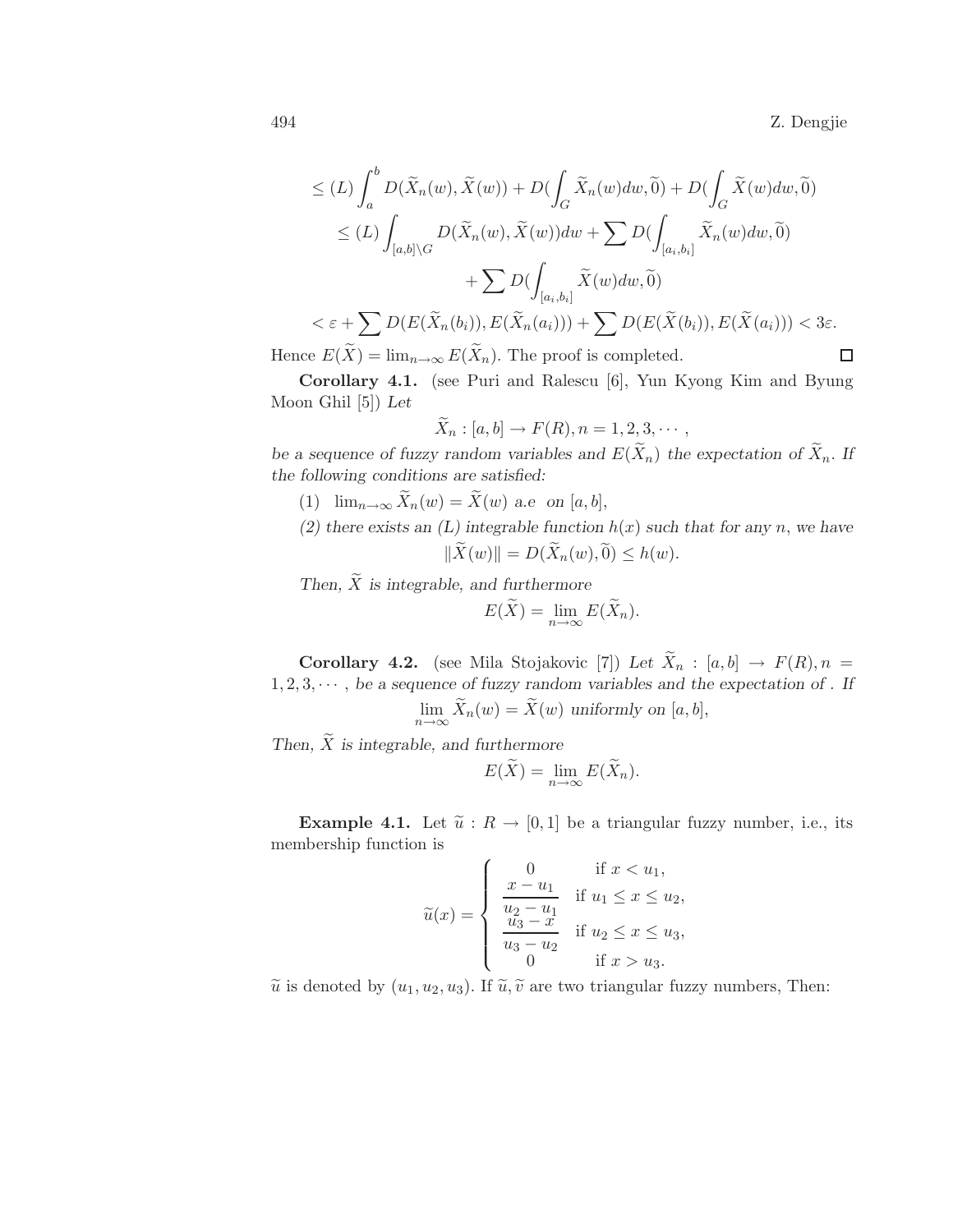- (1)  $u_{\alpha} = [(u_2 u_1)\alpha + u_1, (u_2 u_3)\alpha + u_3];$
- (2)  $\tilde{u} + \tilde{v} = (u_1 + v_1, u_2 + v_2, u_3 + v_3);$
- $(3)$   $k\tilde{u} =$  $\int (ku_1, ku_2, ku_3)$  if  $k \geq 0$ ,  $(ku_3, ku_2, ku_1)$  if  $k < 0$ .

Let  $\overline{X}$ :  $[a, b] \rightarrow F(R)$  be fuzzy random variable on  $[a, b]$  assuming values on the set of triangular fuzzy numbers. We write  $\ddot{X}(w) = (X_1(w), X_2(w), X_3(w)).$ Then

$$
X_{\alpha}^{-}(w) = (X_{2}(w) - X_{1}(w))\alpha + X_{1}(w),
$$
  

$$
X_{\alpha}^{+}(w) = (X_{2}(w) - X_{3}(w))\alpha + X_{3}(w),
$$

are random variables for all  $\alpha \in [0, 1]$ . From the definition of the fuzzy expectation of  $X(w)$ , we have

$$
(E(\widetilde{X}))_{\alpha} = [(E(X_2) - E(X_1))\alpha + E(X_1), (E(X_2) - E(X_3))\alpha + E(X_3)].
$$

In other words,  $E(X)$  is also a triangular fuzzy number with

$$
E(X) = (E(X_1), E(X_2), E(X_3)).
$$

Let  $\widetilde{X}_n : [a, b] \to F(R)$ ,  $n = 1, 2, 3, \cdots$ , be a sequence of fuzzy random variables on  $[a, b]$  assuming values on the set of triangular fuzzy numbers and satisfy the conditions of Theorem 4.1. By the difference from the convergence theorems of the classical random variables, we can see that Theorem 4.1 is a real extension of the Corollaries 4.1 and 4.2.

#### References

- [1] P. Diamond, P.E. Kloeden, *Metric Spaces of Fuzzy Sets: Theory and Applications*, World Scientific, Singapore (1994).
- [2] R. Goetschel, W. Voxman, Elementary fuzzy calculus, *Fuzzy Sets and Systems*, 18 (1982), 31-43.
- [3] O. Kaleva, Fuzzy differential equations, *Fuzzy Sets and Systems*, 24 (1987), 301-317.
- [4] H. Kwakernaak, Fuzzy random variables I: Definitions and theorems, *Inform. Sci.*, 15 (1978), 1-29.
- [5] Y.K. Kim, B.M. Ghil, Integrals of fuzzy number valued functions, *Fuzzy Sets Systems*, 86 (1997), 213-222.